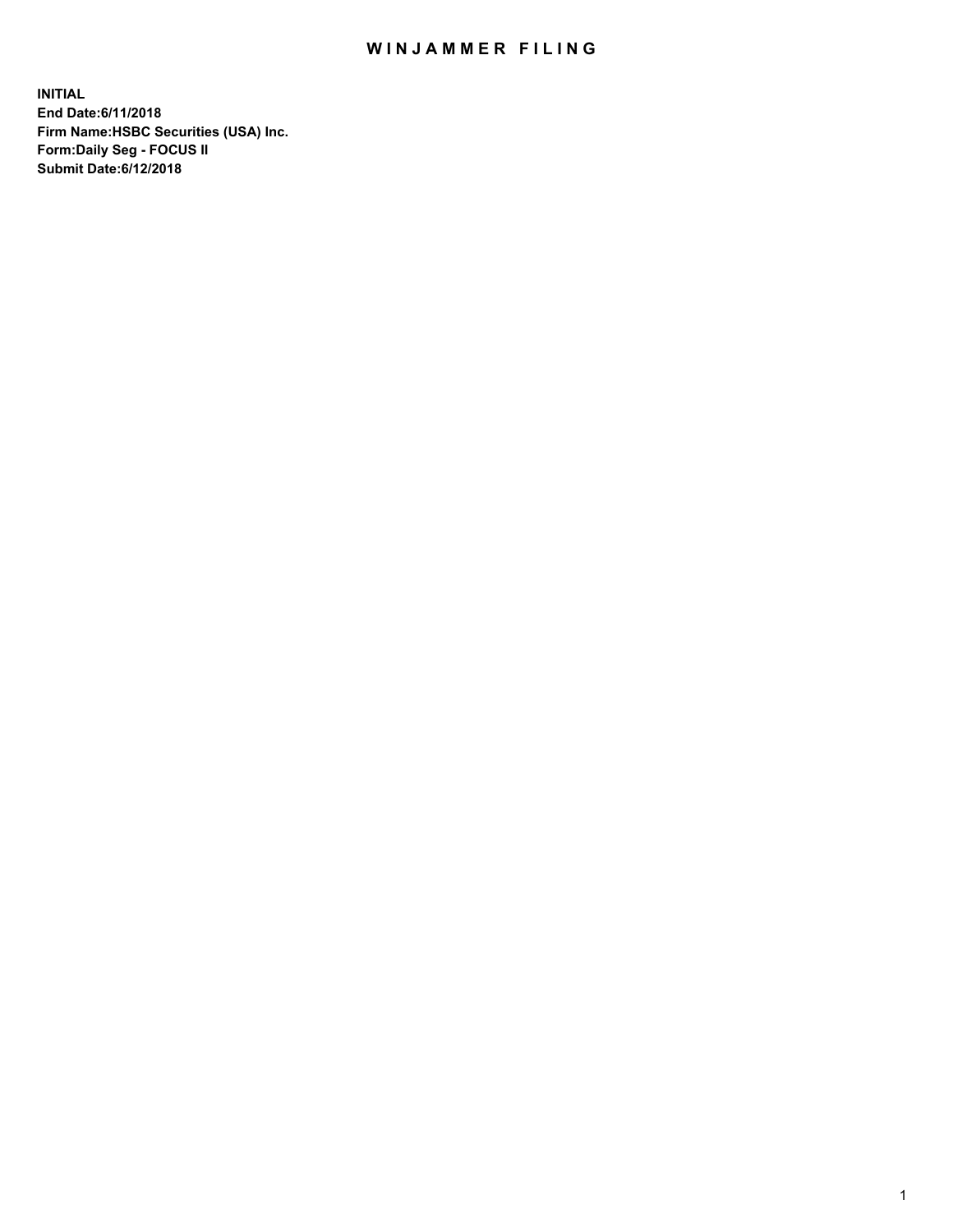## **INITIAL End Date:6/11/2018 Firm Name:HSBC Securities (USA) Inc. Form:Daily Seg - FOCUS II Submit Date:6/12/2018 Daily Segregation - Cover Page**

| Name of Company<br><b>Contact Name</b><br><b>Contact Phone Number</b><br><b>Contact Email Address</b>                                                                                                                                                                                                                         | <b>HSBC Securities (USA) Inc.</b><br><b>Michael Vacca</b><br>212-525-7951<br>michael.vacca@us.hsbc.com |
|-------------------------------------------------------------------------------------------------------------------------------------------------------------------------------------------------------------------------------------------------------------------------------------------------------------------------------|--------------------------------------------------------------------------------------------------------|
| FCM's Customer Segregated Funds Residual Interest Target (choose one):<br>a. Minimum dollar amount: ; or<br>b. Minimum percentage of customer segregated funds required:%; or<br>c. Dollar amount range between: and; or<br>d. Percentage range of customer segregated funds required between: % and %.                       | 147,000,000<br><u>0</u><br><u>00</u><br>00                                                             |
| FCM's Customer Secured Amount Funds Residual Interest Target (choose one):<br>a. Minimum dollar amount: ; or<br>b. Minimum percentage of customer secured funds required:%; or<br>c. Dollar amount range between: and; or<br>d. Percentage range of customer secured funds required between: % and %.                         | 25,000,000<br><u>0</u><br><u>00</u><br>00                                                              |
| FCM's Cleared Swaps Customer Collateral Residual Interest Target (choose one):<br>a. Minimum dollar amount: ; or<br>b. Minimum percentage of cleared swaps customer collateral required:%; or<br>c. Dollar amount range between: and; or<br>d. Percentage range of cleared swaps customer collateral required between:% and%. | 95,000,000<br><u>0</u><br><u>00</u><br><u>00</u>                                                       |

Attach supporting documents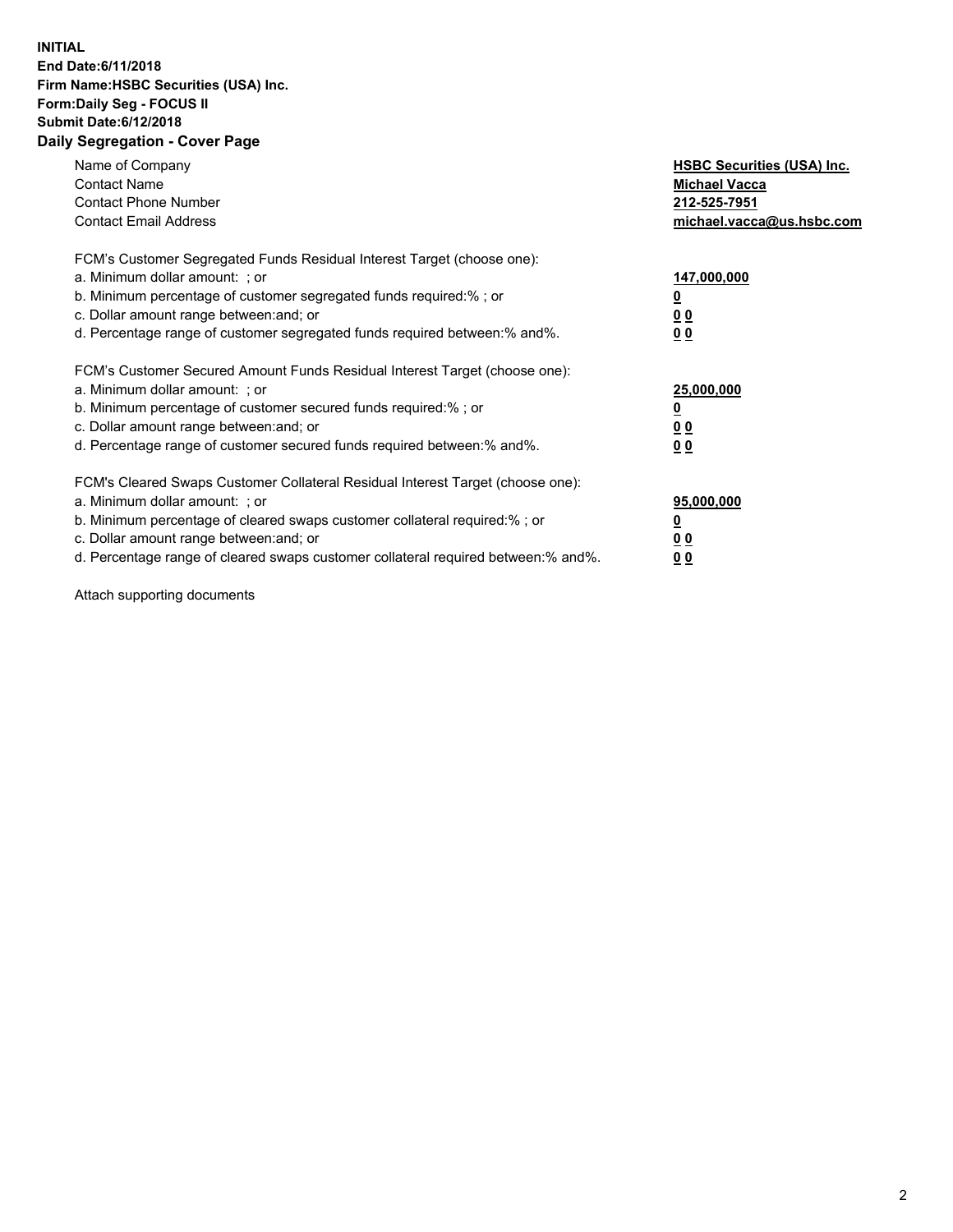**INITIAL End Date:6/11/2018 Firm Name:HSBC Securities (USA) Inc. Form:Daily Seg - FOCUS II Submit Date:6/12/2018 Daily Segregation - Secured Amounts**

|     | Daily Segregation - Secured Amounts                                                               |                                          |
|-----|---------------------------------------------------------------------------------------------------|------------------------------------------|
|     | Foreign Futures and Foreign Options Secured Amounts                                               |                                          |
|     | Amount required to be set aside pursuant to law, rule or regulation of a foreign                  | $0$ [7305]                               |
|     | government or a rule of a self-regulatory organization authorized thereunder                      |                                          |
| 1.  | Net ledger balance - Foreign Futures and Foreign Option Trading - All Customers                   |                                          |
|     | A. Cash                                                                                           | 102,146,703 [7315]                       |
|     | B. Securities (at market)                                                                         | 97,698,379 [7317]                        |
| 2.  | Net unrealized profit (loss) in open futures contracts traded on a foreign board of trade         | 4,031,682 [7325]                         |
| 3.  | Exchange traded options                                                                           |                                          |
|     | a. Market value of open option contracts purchased on a foreign board of trade                    | $0$ [7335]                               |
|     | b. Market value of open contracts granted (sold) on a foreign board of trade                      | $0$ [7337]                               |
| 4.  | Net equity (deficit) (add lines 1.2. and 3.)                                                      | 195,813,400 [7345]                       |
| 5.  | Account liquidating to a deficit and account with a debit balances - gross amount                 | 2,789,873 [7351]                         |
|     | Less: amount offset by customer owned securities                                                  |                                          |
| 6.  |                                                                                                   | 2,789,873 [7352] 0 [7354]                |
|     | Amount required to be set aside as the secured amount - Net Liquidating Equity                    | 195,813,400 [7355]                       |
| 7.  | Method (add lines 4 and 5)                                                                        |                                          |
|     | Greater of amount required to be set aside pursuant to foreign jurisdiction (above) or line<br>6. | 195,813,400 [7360]                       |
|     | FUNDS DEPOSITED IN SEPARATE REGULATION 30.7 ACCOUNTS                                              |                                          |
| 1.  | Cash in banks                                                                                     |                                          |
|     | A. Banks located in the United States                                                             | 100,137,540 [7500]                       |
|     | B. Other banks qualified under Regulation 30.7                                                    | 0 [7520] 100,137,540 [7530]              |
| 2.  | Securities                                                                                        |                                          |
|     | A. In safekeeping with banks located in the United States                                         | 51,493,662 [7540]                        |
|     | B. In safekeeping with other banks qualified under Regulation 30.7                                | 0 [7560] 51,493,662 [7570]               |
| 3.  | Equities with registered futures commission merchants                                             |                                          |
|     | A. Cash                                                                                           | $0$ [7580]                               |
|     | <b>B.</b> Securities                                                                              | $0$ [7590]                               |
|     | C. Unrealized gain (loss) on open futures contracts                                               | $0$ [7600]                               |
|     | D. Value of long option contracts                                                                 | $0$ [7610]                               |
|     |                                                                                                   |                                          |
|     | E. Value of short option contracts                                                                | 0 [7615] 0 [7620]                        |
| 4.  | Amounts held by clearing organizations of foreign boards of trade                                 |                                          |
|     | A. Cash                                                                                           | $0$ [7640]                               |
|     | <b>B.</b> Securities                                                                              | $0$ [7650]                               |
|     | C. Amount due to (from) clearing organization - daily variation                                   | $0$ [7660]                               |
|     | D. Value of long option contracts                                                                 | $0$ [7670]                               |
|     | E. Value of short option contracts                                                                | 0 [7675] 0 [7680]                        |
| 5.  | Amounts held by members of foreign boards of trade                                                |                                          |
|     | A. Cash                                                                                           | 40,023,078 [7700]                        |
|     | <b>B.</b> Securities                                                                              | 46,204,716 [7710]                        |
|     | C. Unrealized gain (loss) on open futures contracts                                               | <b>4,031,682</b> [7720]                  |
|     | D. Value of long option contracts                                                                 | $0$ [7730]                               |
|     | E. Value of short option contracts                                                                | <u>0</u> [7735] <b>82,196,112</b> [7740] |
| 6.  | Amounts with other depositories designated by a foreign board of trade                            | 0 [7760]                                 |
| 7.  | Segregated funds on hand                                                                          | $0$ [7765]                               |
| 8.  | Total funds in separate section 30.7 accounts                                                     | 233,827,314 [7770]                       |
| 9.  | Excess (deficiency) Set Aside for Secured Amount (subtract line 7 Secured Statement               | 38,013,914 [7380]                        |
|     | Page 1 from Line 8)                                                                               |                                          |
| 10. | Management Target Amount for Excess funds in separate section 30.7 accounts                       | 25,000,000 [7780]                        |
| 11. | Excess (deficiency) funds in separate 30.7 accounts over (under) Management Target                | 13,013,914 [7785]                        |
|     |                                                                                                   |                                          |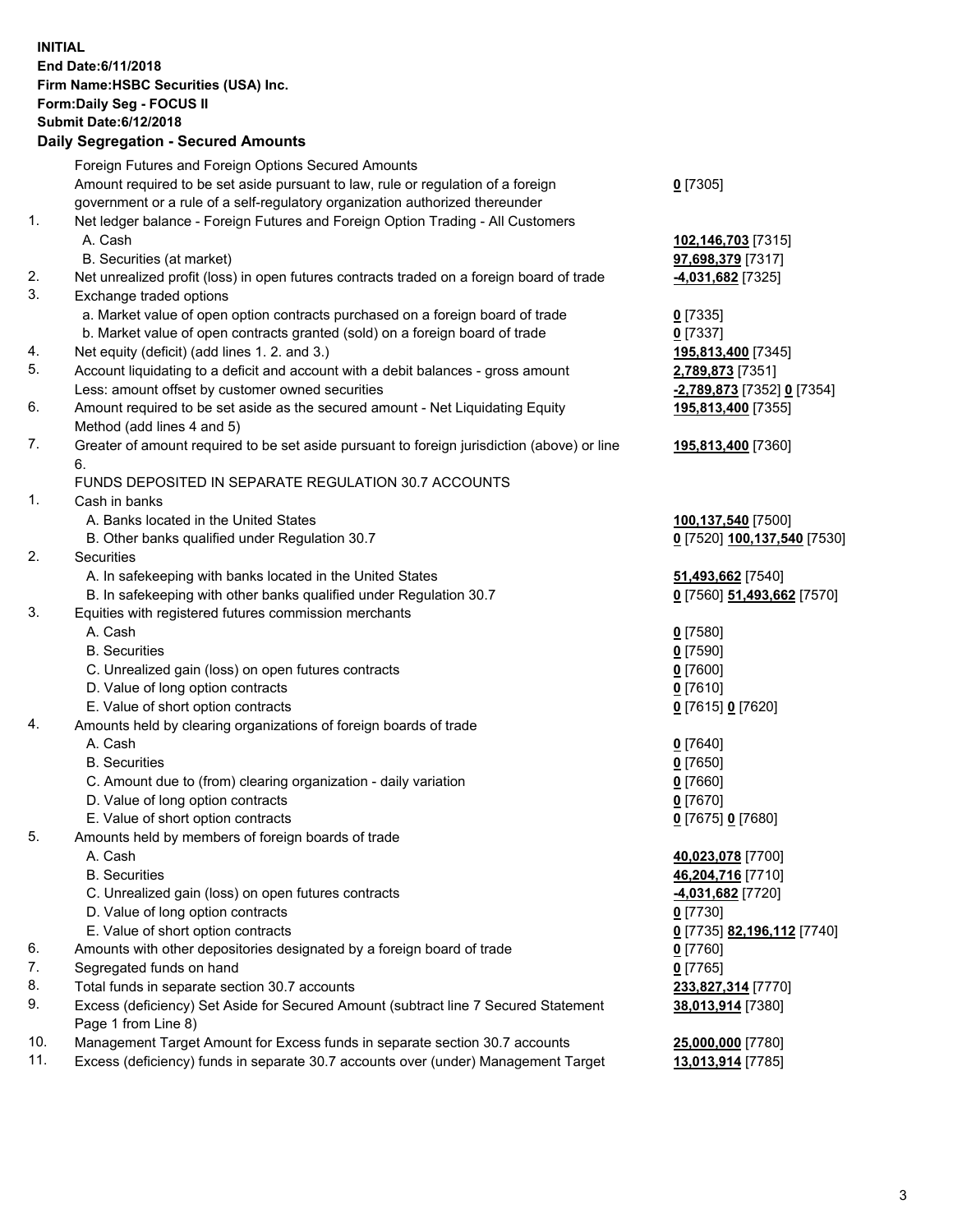**INITIAL End Date:6/11/2018 Firm Name:HSBC Securities (USA) Inc. Form:Daily Seg - FOCUS II Submit Date:6/12/2018 Daily Segregation - Segregation Statement** SEGREGATION REQUIREMENTS(Section 4d(2) of the CEAct) 1. Net ledger balance A. Cash **350,665,748** [7010] B. Securities (at market) **1,739,851,830** [7020] 2. Net unrealized profit (loss) in open futures contracts traded on a contract market **35,912,114** [7030] 3. Exchange traded options A. Add market value of open option contracts purchased on a contract market **315,902,928** [7032] B. Deduct market value of open option contracts granted (sold) on a contract market **-136,313,251** [7033] 4. Net equity (deficit) (add lines 1, 2 and 3) **2,306,019,369** [7040] 5. Accounts liquidating to a deficit and accounts with debit balances - gross amount **12,348,267** [7045] Less: amount offset by customer securities **-12,326,632** [7047] **21,635** [7050] 6. Amount required to be segregated (add lines 4 and 5) **2,306,041,004** [7060] FUNDS IN SEGREGATED ACCOUNTS 7. Deposited in segregated funds bank accounts A. Cash **27,954,365** [7070] B. Securities representing investments of customers' funds (at market) **0** [7080] C. Securities held for particular customers or option customers in lieu of cash (at market) **274,546,097** [7090] 8. Margins on deposit with derivatives clearing organizations of contract markets A. Cash **514,531,264** [7100] B. Securities representing investments of customers' funds (at market) **0** [7110] C. Securities held for particular customers or option customers in lieu of cash (at market) **1,363,115,008** [7120] 9. Net settlement from (to) derivatives clearing organizations of contract markets **-3,374,530** [7130] 10. Exchange traded options A. Value of open long option contracts **315,902,928** [7132] B. Value of open short option contracts **-136,313,251** [7133] 11. Net equities with other FCMs A. Net liquidating equity **9,169,002** [7140] B. Securities representing investments of customers' funds (at market) **0** [7160] C. Securities held for particular customers or option customers in lieu of cash (at market) **0** [7170] 12. Segregated funds on hand **102,190,725** [7150] 13. Total amount in segregation (add lines 7 through 12) **2,467,721,608** [7180] 14. Excess (deficiency) funds in segregation (subtract line 6 from line 13) **161,680,604** [7190] 15. Management Target Amount for Excess funds in segregation **147,000,000** [7194]

16. Excess (deficiency) funds in segregation over (under) Management Target Amount Excess

**14,680,604** [7198]